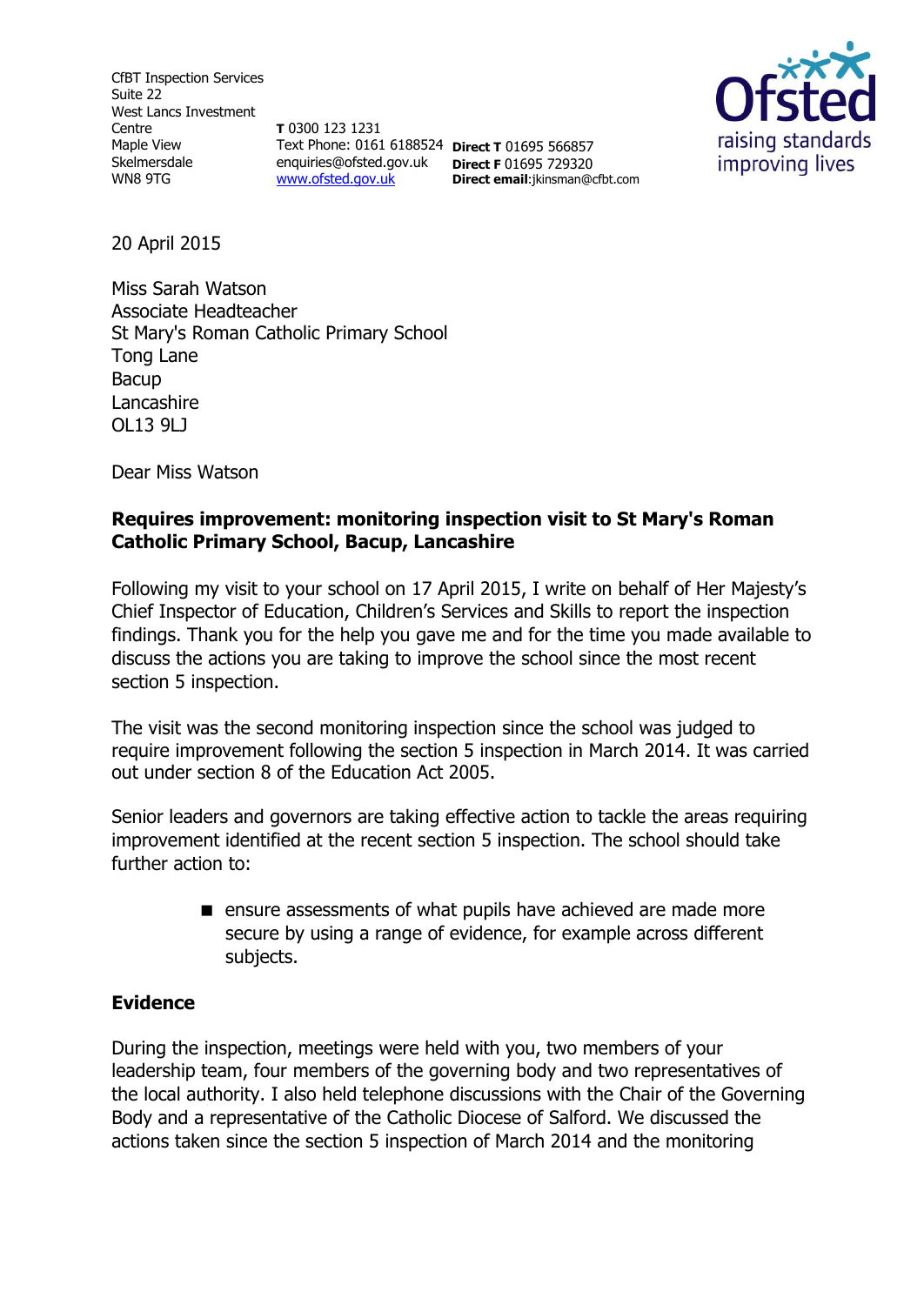

inspection undertaken by Shirley Gornall HMI in June 2014. I toured the school with you and scrutinised a range of documentation and very small sample of pupils' work.

# **Context**

You took up your post of associate headteacher in September 2014. You will continue in this role until the end of August 2015. Governors, the diocese and the local authority will all be involved in the selection process for a substantive headteacher. Interviews for this post are scheduled for the end of April 2015.

Elsewhere in the school, there have been a number of changes. The Year 5/6 teacher has been appointed to the post of assistant headteacher in the school. A learning mentor has been appointed. Furthermore, one teacher in the Reception class is working on supply for the summer term and the Year 4/5 class teacher has been seconded for two terms: both these teachers started on the Monday before this monitoring inspection. The former Reception class teacher left at the end of the spring term in 2015 to take up a post in another school.

### **Main findings**

Along with your leaders, governors and the local authority, you have built successfully on the initial improvements established by your predecessors and reported by my colleague Shirley Gornall HMI in June 2014. Your sustained presence and work in the school has had a most positive stabilising effect. Greater levels of consistency are now evident, meaning staff and pupils understand the expectations of them. Staff expect more of pupils in terms of their work and effort. Pupils are clear about the way they should behave. You have also established with leaders clear processes to record improvements in the quality of teaching and in pupils' achievement. The impact of this work is seen in the calm, orderly environment in which pupils work and in the progress pupils are making. Following disappointing results in 2014, all current pupils in Year 6, including those who are disadvantaged, are on course to make progress in reading and writing in line with national expectations. This is confirmed by the data held by your leaders and work seen in pupils' books. We agreed, though, in terms of pupils' progress in writing in particular, assessments of what pupils have achieved would be made more secure by using a range of evidence, for example across different subjects. The expectation needs to be embedded that if pupils are writing at a higher level in their English books, they should be doing so across other subjects too.

The stability you have brought to the school has also benefited governors. Following an external review of governance, members are more keenly focused on the successes of the school and what needs to be improved. They know the school increasingly well and, as minutes of meetings show, ask challenging questions. They are aided in their understanding by your clear, informative reports. They are also supported in their role by being linked to different subject leaders. This enables them to get the picture of how well pupils are doing across the curriculum. The